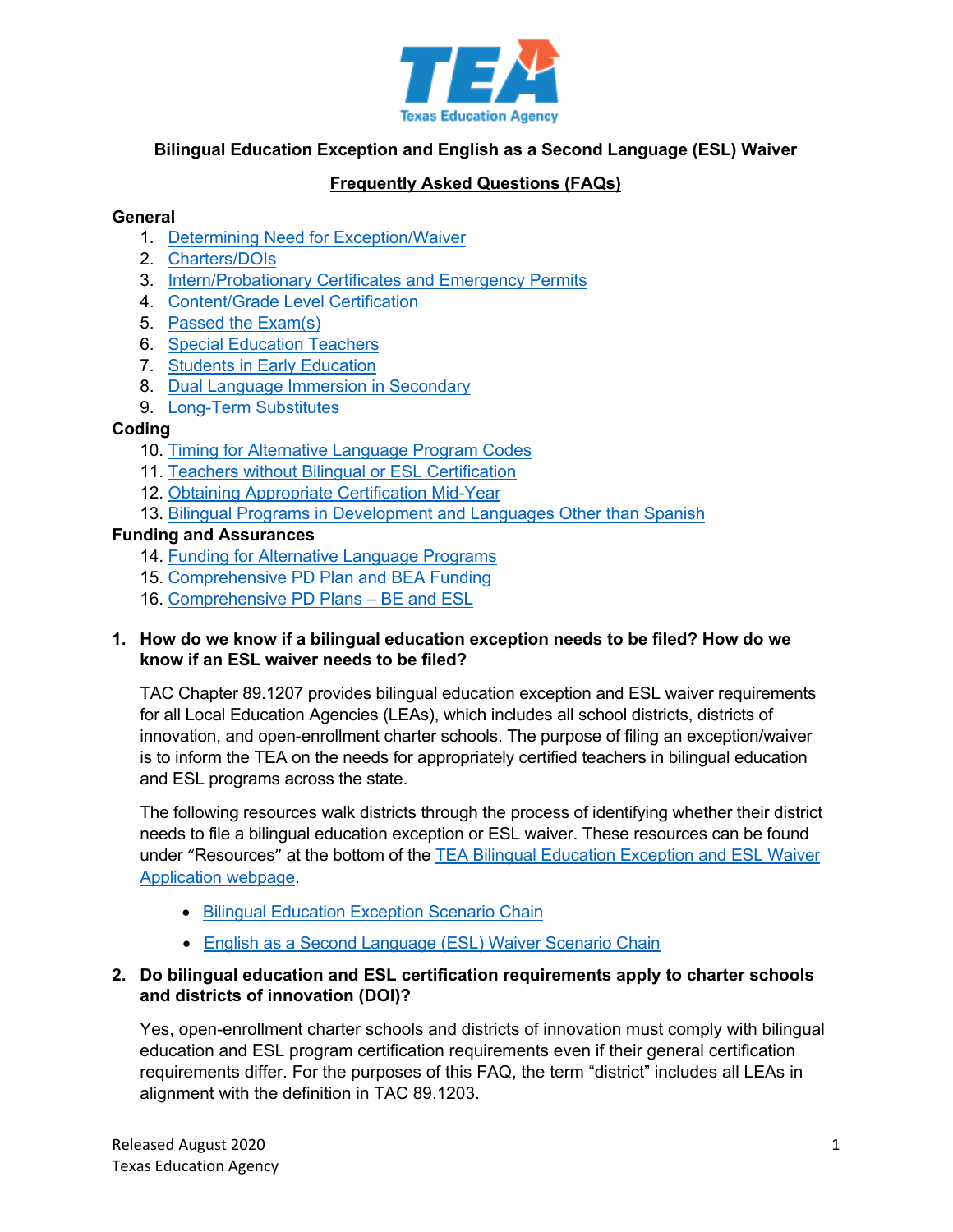Resources:

- [TEA Charter Schools FAQ](https://tea.texas.gov/Texas_Schools/Texas_Schools_-_Charter_Schools/Charter_Schools_-_FAQs/#Q9) (Question #7)
- [TEA Districts of Innovation FAQ](https://tea.texas.gov/WorkArea/linkit.aspx?LinkIdentifier=id&ItemID=51539622008&libID=51539622008) (Question #9)
- <span id="page-1-0"></span>**3. Do teachers who have an Intern or Probationary certification or Emergency Permit for the appropriate bilingual/ESL certification need to be included in the bilingual education exception or ESL waiver?**

Teachers who hold the necessary bilingual education or ESL Probationary or Intern certificate or for whom an Emergency Permit has been obtained (by the district) are appropriately certified for the specified time period and should NOT be added to the respective bilingual education exception or ESL Waiver. This includes teachers who have received an Intern or Probationary certificate under the conditions of the Governor's waivers related to the declaration of emergency (WINT or WPRO) and those for whom the Emergency Permit has been renewed for the 2020-2021 school year. For more information, please see the Intern and Emergency Certification Waiver FAQ on the [TEA COVID-19](https://tea.texas.gov/texas-schools/health-safety-discipline/covid/covid-19-support-texas-educators)  [Support: Texas Educators](https://tea.texas.gov/texas-schools/health-safety-discipline/covid/covid-19-support-texas-educators) webpage.

The [emergency permit](https://tea.texas.gov/Texas_Educators/Certification/School_District_Teaching_Permits/) process is initiated by the district on behalf of the teacher to ensure that the teacher obtains the permit for the school year in which the teacher will be instructing and prior to the deadline for the November 1<sup>st</sup> deadline for bilingual exceptions/ESL waivers. A teacher must meet [specific requirements](https://tea.texas.gov/Texas_Educators/Certification/School_District_Teaching_Permit_FAQ_s/) in order to obtain the permit. For questions related to emergency permits, contact TEA Educator Certification using this [Help Desk.](https://helpdesk.tea.texas.gov/hc/en-us/requests/new?ticket_form_id=354508)

### <span id="page-1-1"></span>**4. Does a bilingual education exception or ESL waiver need to be filed for a teacher who has the necessary bilingual or ESL certification but does not have the appropriate content/grade level certification?**

Yes. A teacher is only appropriately certified to teach in the bilingual/ESL program if he/she has the necessary bilingual or ESL certification in addition to the appropriate content and grade level for the courses and students he/she instructs.

### <span id="page-1-2"></span>**5. Our teacher that needs to be bilingual or ESL certified to meet state compliance for our bilingual or ESL program has taken and passed the appropriate certification exam(s). Can we leave this teacher off the bilingual exception or ESL waiver?**

No. Passing a certification exam does not suffice. The appropriate bilingual or ESL certification must be posted to the teacher's certificate before the November  $1<sup>st</sup>$  deadline for filing a bilingual exception or ESL waiver. If a teacher is in the process of obtaining the appropriate certification, such as participating in an alternative certification program, and the appropriate certification has not yet been obtained and posted to the teacher's certificate, the teacher would count toward the bilingual exception or ESL waiver.

### <span id="page-1-3"></span>**6. Do special education teachers of English learners need to be bilingual or ESL certified?**

If a special education teacher is serving a student in a general education bilingual or ESL classroom through inclusion or a resource time that is not the entire content time, the student still has access to the bilingual or ESL program through the certified classroom teacher, so the special education teacher would **not** need to be bilingual or ESL certified.

Released August 2020 2 Texas Education Agency If the English learner is served in a self-contained special education classroom where he/she receives all content instruction by the special education teacher, then the teacher of the self-contained special education classroom must also be appropriately certified to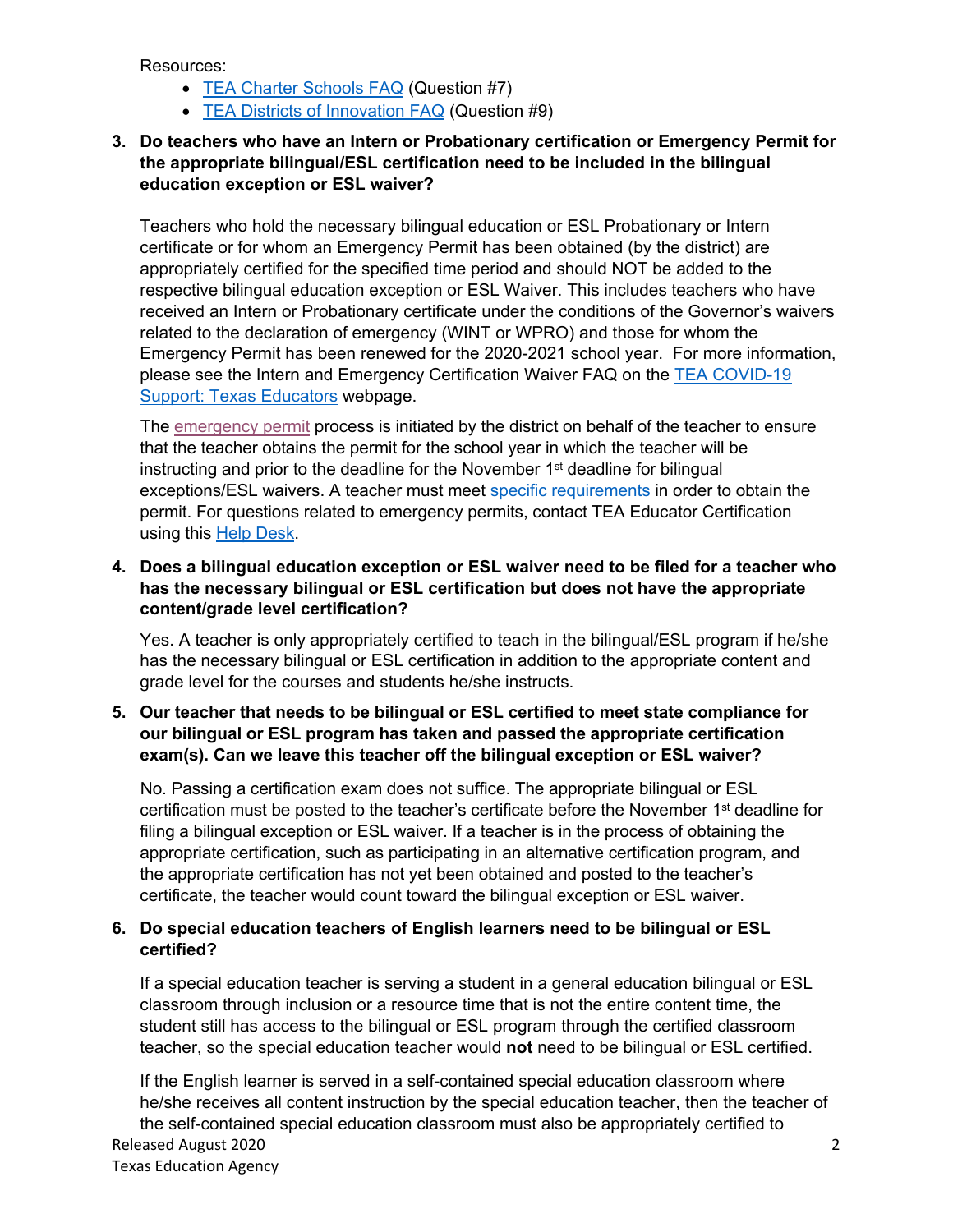provide bilingual or ESL program services. Therefore, if the self-contained special education teacher in this case is not appropriately certified, a bilingual education exception or ESL waiver would need to be filed for this classroom.

# <span id="page-2-0"></span>**7. For English learners served in an Early Education (EE) setting, where are they indicated on the bilingual education exception/ESL waiver application?**

If a bilingual education exception or ESL waiver is needed for English learners served in an EE setting, this data will be included under the prekindergarten (PK) student, classroom, and teacher data on the application.

<span id="page-2-1"></span>**8. If our Dual Language Immersion (DLI) program in secondary grade levels does not have the appropriately certified teachers, do we need to file a bilingual education exception for those teachers, classrooms, and students?**

Yes. Districts required to provide a bilingual education program, per TAC 89.1205 (a), must offer the program through the elementary grades (prekindergarten through fifth grade or sixth grade if clustered with elementary). If the district chooses to extend their bilingual Dual Language Immersion program into the secondary grade levels (middle and high school), the district is also responsible for providing the appropriately certified staff members for the program, per TAC 89.1205 (g).

For detailed guidance on implementing a Dual Language Immersion program at secondary grade levels, see question IV. D-10 in the general [FAQ for English Learners](https://tea.texas.gov/sites/default/files/English%20Learner%20-%20LPAC%20FAQ.pdf) and LPAC. For information on TSDS PEIMS coding for students participating in DLI, see this [Code Guide.](https://tea.texas.gov/sites/default/files/PEIMS%20Updated%20EL%20Code%20Associations%20Chart%20July%202020.pdf)

# <span id="page-2-2"></span>**9. Do long-term substitutes need to be added to the bilingual exception and/or ESL waiver?**

The name of a long-term substitute is **not** to be added to the district's documentation of those included in the bilingual education exception or ESL waiver.

- If the long-term substitute is covering a vacant position that is supposed to have a bilingual or ESL certified teacher, the vacant position is counted within the district's bilingual education exception or ESL waiver application. The students under this vacant position who are being instructed by the long-term substitute will be coded under an Alternative Language Program.
- If the long-term substitute is covering for a classroom teacher who is appropriately certified for the bilingual education or ESL program but is currently on leave, the teacher's classroom and students are not added to the bilingual education exception or ESL waiver. The students in this teacher's classroom who are being instructed by the long-term substitute will be coded under the appropriate bilingual or ESL program.
- If the long-term substitute is covering for a classroom teacher who is not appropriately certified for the bilingual education or ESL program and is currently on leave, the fulltime teacher's classroom and students are counted within the district's bilingual education exception or ESL waiver. The students under this this classroom teacher who are being instructed by the long-term substitute will be coded under an Alternative Language Program.
- <span id="page-2-3"></span>**10. Do we need to wait until our district submits the bilingual education exception or ESL waiver on November 1st to code the students as Alternative Language Program?**No. In anticipation of filing the bilingual education exception or ESL waiver, enter the participating students' program code based on the instructional arrangement, which is the students being served through the district's alternative language program as the district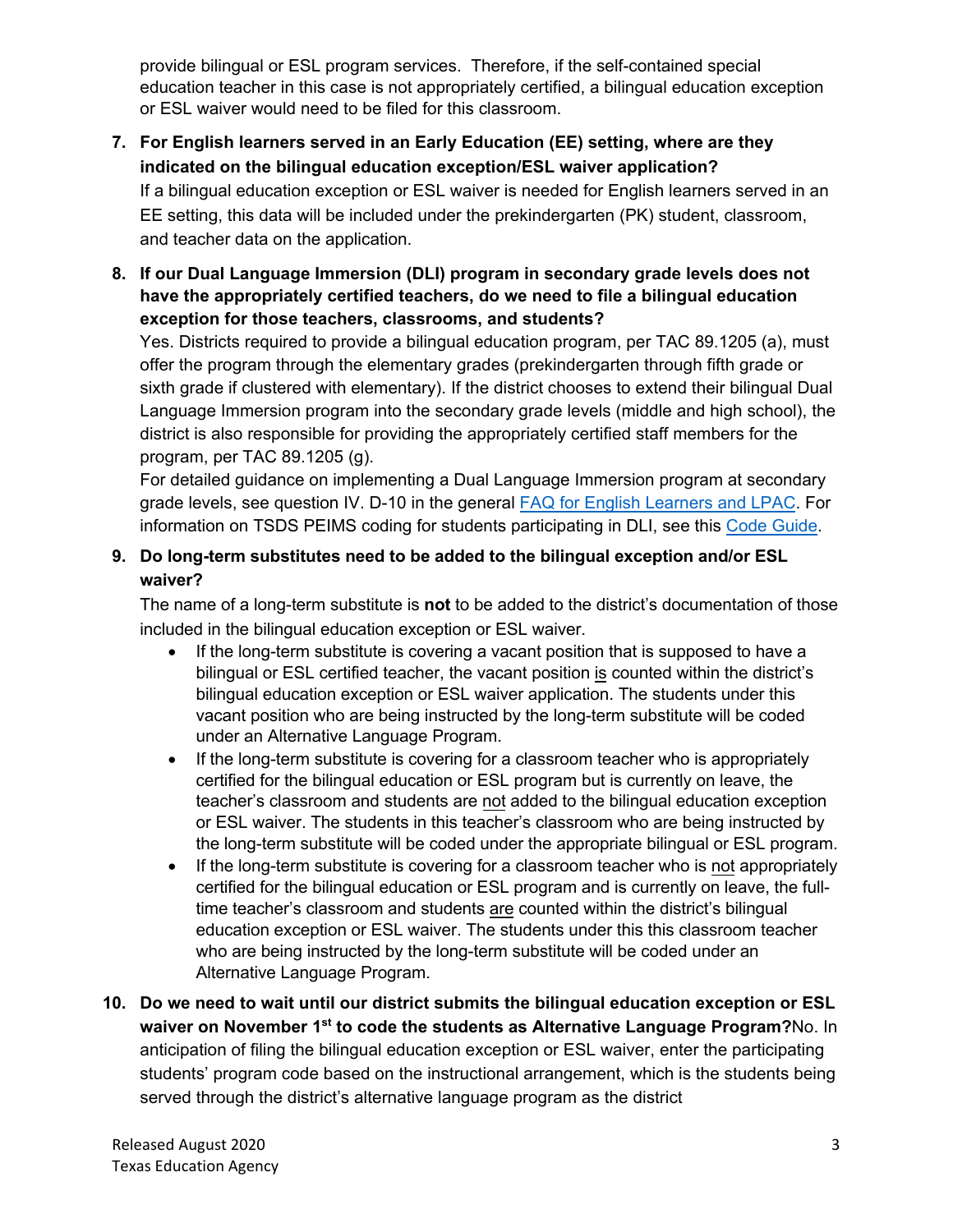works to fulfill the appropriate certification requirements of the teacher(s) under the exception/waiver.

## <span id="page-3-0"></span>**11. If a teacher is under a bilingual education exception and is also not ESL certified, what TSDS PEIMS Parental Permission code should the campus use for this teacher's students? Should this teacher be under both a bilingual exception and an ESL waiver?**

If a teacher is under a bilingual exception, he or she would not also be under an ESL waiver. The fact that the teacher is not ESL certified would be mentioned on the bilingual exception application as part of the information on the district's alternative language program plan. The students' Parental Permission codes would be (E) since the district has filed a bilingual education exception, and the program codes would be Alternative Language Program (01) since the students are in an alternative plan from a bilingual education exception. The Program Type codes for Bilingual and ESL would be (0).

Resource: [TSDS Web-Enabled Data Standards](https://tealprod.tea.state.tx.us/TWEDS/85/0/0/0/CodeTable/List/11330)

<span id="page-3-1"></span>**12. If a teacher who was included in the bilingual education exception or ESL waiver application on or before November 1st obtains his or her appropriate certification during the school year, should the PEIMS codes of his/her students participating in the bilingual education or ESL program be changed immediately or at the start of the next school year?**

At the time that the teacher becomes appropriately certified for the bilingual education or ESL program, the district will adjust the students' [TSDS PEIMS codes](https://tealprod.tea.state.tx.us/TWEDS/85/0/0/0/CodeTable/List/11330) accordingly. The following PEIMS codes for students participating in a bilingual or ESL program are affected by the submission of a district's bilingual education exception and/or ESL waiver and would be adjusted **as described in the charts below (continued on next page)**:

| <b>English Learner (EL) PEIMS Coding</b> |                                                             |                                                    |                                                                                                                                                                                   |  |  |  |  |
|------------------------------------------|-------------------------------------------------------------|----------------------------------------------------|-----------------------------------------------------------------------------------------------------------------------------------------------------------------------------------|--|--|--|--|
|                                          | <b>While Teacher is Under Bilingual</b>                     | <b>Once Teacher is Appropriately Certified for</b> |                                                                                                                                                                                   |  |  |  |  |
| <b>Education Exception or ESL Waiver</b> |                                                             | the Bilingual Education or ESL Program             |                                                                                                                                                                                   |  |  |  |  |
| <b>Parental</b><br><b>Permission</b>     | $ESL = J$                                                   | <b>Parental</b><br><b>Permission</b>               | $ESL = K$                                                                                                                                                                         |  |  |  |  |
| Code                                     | Bilingual $= E$                                             | Code                                               | Bilingual = D                                                                                                                                                                     |  |  |  |  |
| Program<br>Code                          | $ESL = 0$ and<br>Alternative Language Program =<br>02       | Program<br>Code                                    | $ESL =$<br>• Content-Based: 2<br>· Pull-Out: 3                                                                                                                                    |  |  |  |  |
|                                          | Bilingual = $0$ and<br>Alternative Language Program =<br>01 |                                                    | Bilingual =<br>• Transitional Early Exit: 2<br>• Transitional Late Exit: 3<br>• Dual Language Immersion Two-<br>Way: $4$<br>• Dual Language Immersion One-<br>Way: 5              |  |  |  |  |
| <b>Bilingual /</b><br><b>ESL</b>         | Alternative Language Program for<br>$ESL = BE$              | <b>Bilingual /</b><br><b>ESL</b>                   | $ESL = BE$ (no change)                                                                                                                                                            |  |  |  |  |
| <b>Funding</b><br>Code                   | Alternative Language Program for<br>Bilingual = BE          | <b>Funding</b><br>Code                             | Bilingual =<br>• Transitional Early Exit and<br>Transitional Late Exit: BE (no<br>change)<br>• Dual Language Immersion<br>Two-Way: D1<br>• Dual Language Immersion<br>One-Way: D2 |  |  |  |  |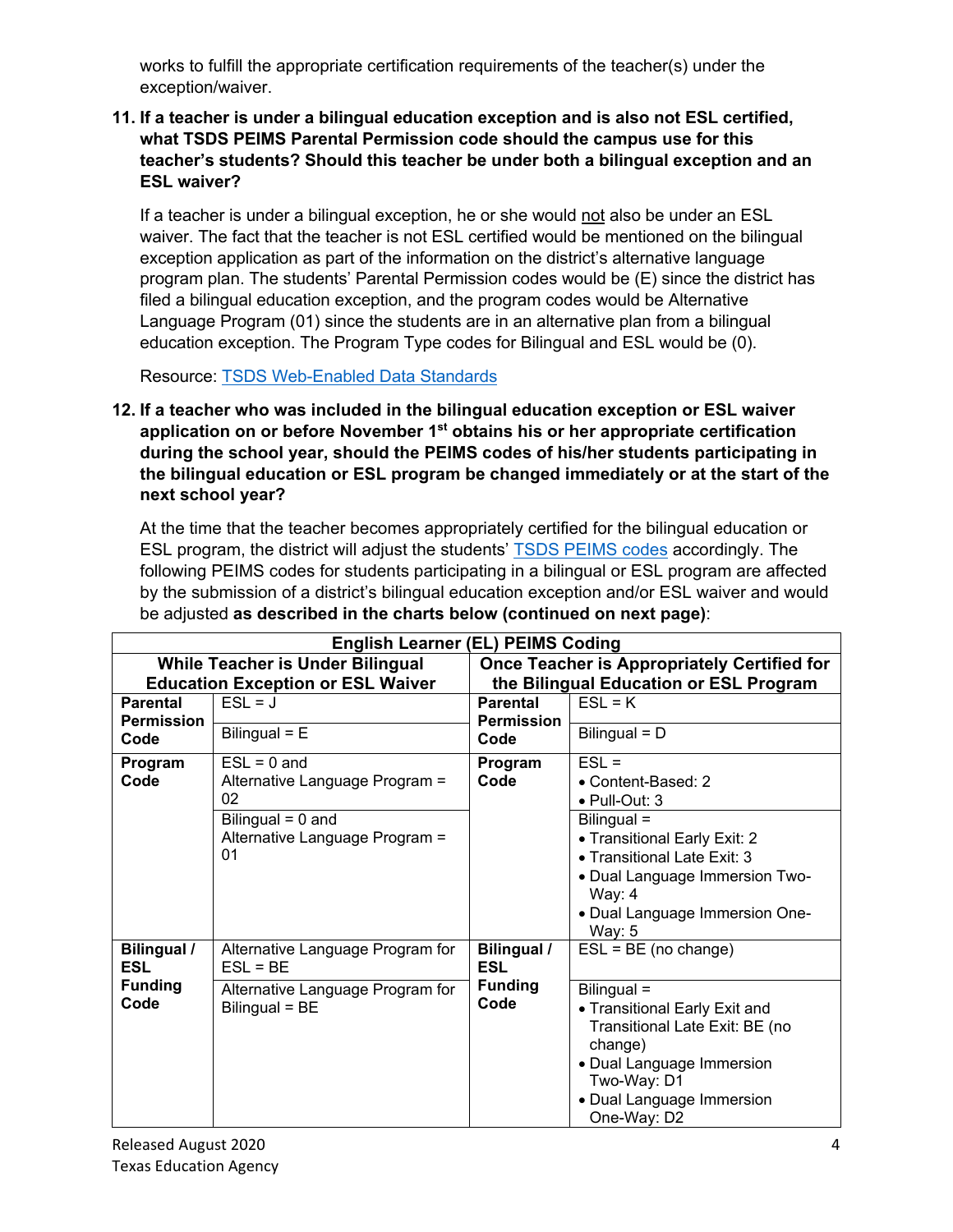| <b>English Proficient (EP) Student PEIMS Coding</b> |                                                             |                                                    |                                                                                                                                                                                    |  |  |  |
|-----------------------------------------------------|-------------------------------------------------------------|----------------------------------------------------|------------------------------------------------------------------------------------------------------------------------------------------------------------------------------------|--|--|--|
| <b>While Teacher is Under Bilingual</b>             |                                                             | <b>Once Teacher is Appropriately Certified for</b> |                                                                                                                                                                                    |  |  |  |
| <b>Education Exception or ESL Waiver</b>            |                                                             | the Bilingual Education or ESL Program             |                                                                                                                                                                                    |  |  |  |
| <b>Parental</b>                                     | $EP$ in $ESL = H$                                           | <b>Parental</b>                                    | EP in $ESL = H$ (no change)                                                                                                                                                        |  |  |  |
| <b>Permission</b><br>Code                           | EP in Bilingual = $3$                                       | <b>Permission</b><br>Code                          | EP in Bilingual = $3$ (no change)                                                                                                                                                  |  |  |  |
|                                                     | Reclassified EP in ESL or<br>Bilingual $= G$                |                                                    | Reclassified EP in ESL or Bilingual<br>$= G$ (no change)                                                                                                                           |  |  |  |
| Program<br>Code                                     | $ESL = 0$ and<br>Alternative Language Program =<br>02       | Program<br>Code                                    | $ESL =$<br>• Content-Based: 2<br>$\bullet$ Pull-Out: 3                                                                                                                             |  |  |  |
|                                                     | Bilingual $= 0$ and<br>Alternative Language Program =<br>01 |                                                    | Bilingual =<br>• Transitional Early Exit: 2<br>• Transitional Late Exit: 3<br>• Dual Language Immersion Two-<br>Way: $4$<br>• Dual Language Immersion One-<br>Way: $5$             |  |  |  |
| <b>Bilingual /</b><br><b>ESL</b>                    | Alternative Language Program for<br>$ESL = N/A$             | Bilingual /<br><b>ESL</b>                          | $ESL = N/A$ (no change)                                                                                                                                                            |  |  |  |
| <b>Funding</b><br>Code                              | Alternative Language Program for<br>Bilingual = $N/A$       | <b>Funding</b><br>Code                             | Bilingual =<br>• Transitional Early Exit and<br>Transitional Late Exit: N/A (no<br>change)<br>• Dual Language Immersion<br>Two-Way: D1<br>• Dual Language Immersion<br>One-Way: D2 |  |  |  |

Further detail on TSDS PEIMS coding is provided in the Bilingual ESL Program Association [Code Guide.](https://tea.texas.gov/sites/default/files/PEIMS%20Updated%20EL%20Code%20Associations%20Chart%20July%202020.pdf)

### <span id="page-4-0"></span>**13. What if our district is filing a bilingual education exception and has not yet begun development of the bilingual program, particularly when applying for an exception for languages other than Spanish?**

Overall, the bilingual education exception includes two basic types of exception scenarios:

- 1) A district has a bilingual education program (in any language) and is only missing one or more of the appropriately certified teacher(s).
- 2) The district has met the requirement for providing a bilingual program (in any language) but has not yet begun the bilingual education program in the district at any grade level.

In the second scenario above, the district is planning for the number of classrooms and teachers that would be needed in order to provide the bilingual education program for the amount of English learners (ELs) with that language classification and calculates accordingly, likely by clustering the ELs with that language classification and based on appropriate teacher/student ratios.

In any language for which the district meets the minimum requirement to provide the bilingual education program but does not have the appropriately certified teachers to provide the program, a bilingual education exception is filed for that language. Of course, it is recognized that there are many languages for which a district may meet this requirement that a language certification is not yet available. The following are the languages for which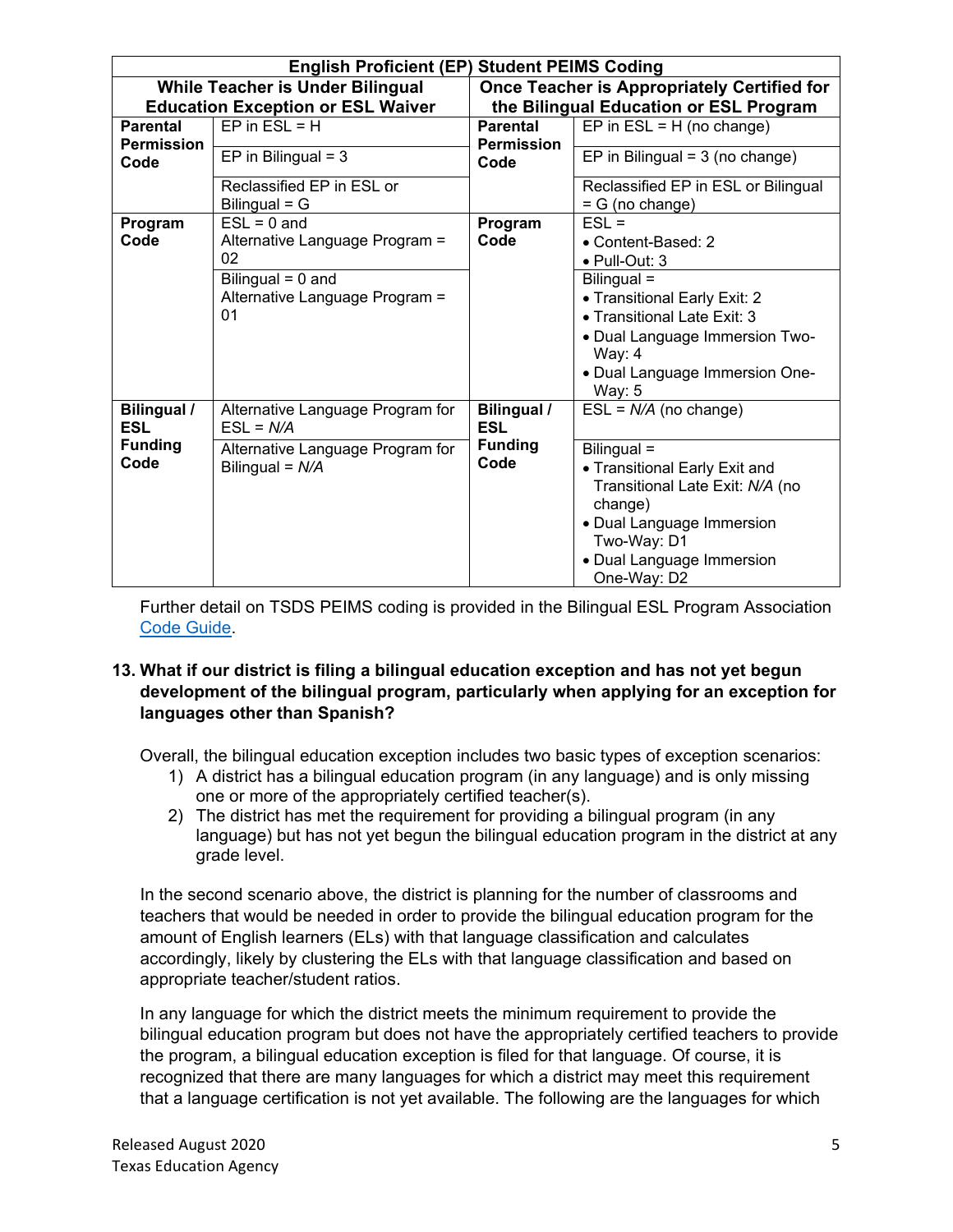there are currently bilingual education certification exams as found in TAC §233.6 and as described in this [test requirements chart:](http://ritter.tea.state.tx.us/sbecrules/tac/chapter230/19_0230_0021-1.pdf)

- Spanish
- American Sign Language
- Arabic
- Chinese
- Japanese
- Vietnamese

Please note the following regarding submission of the bilingual education exception and TSDS PEIMS coding as it relates to Spanish and languages other than Spanish:

- As stated above, **the bilingual education exception will be filed regardless of language classification or availability of a language certification exam**.
- **For Spanish**, if the district has not yet established the bilingual education program for which they are now required, the English learners who would be eligible for the Spanish/English bilingual education program will be coded as an E for Parental Permission (indicating that the exception was filed) and 01 for Alternative Language Program to the bilingual education program.
- **For languages other than Spanish**, if the district has not yet established the bilingual education program for which they are now required, the English learners who would be eligible for that language's bilingual education program will be placed in an ESL program and coded in PEIMS as such (K for Parental Permission and either 2 or 3 for ESL Program based on the district's implementation of a contentbased or pull-out model).

## <span id="page-5-0"></span>**14. If our district applies for a bilingual education exception and/or ESL waiver and the English learners are served under an Alternative Language Program, are Bilingual Education Allotment (BEA) funds still generated?**

Yes. English learners participating in an Alternative Language Program (01 or 02) generate BEA funds at a 0.1 weight. Keep in mind that program participation codes are reported for individual students, and only those who are in classrooms under an exception/waiver are coded as participating in an Alternative Language Program. So, program participation and the associated BEA funds are based on each student's instructional arrangement and teacher's certification. See the chart below for details, and for more information on BE-ESL Associated TSDS Coding, see this [Code Guide.](https://tea.texas.gov/sites/default/files/PEIMS%20Updated%20EL%20Code%20Associations%20Chart%20July%202020.pdf)

| <b>LEP/EL</b><br><b>Indicator Code</b> | <b>Bilingual/ESL Funding Code</b>                                                                   | <b>Funding</b><br>Weight |
|----------------------------------------|-----------------------------------------------------------------------------------------------------|--------------------------|
| <b>LEP/EL</b>                          | BE:<br>(ESL, Transitional Bilingual, or Alternative Language Program)                               | 0.10                     |
| LEP/EL                                 | D1:<br>(Dual Language One-Way)                                                                      | 0.15                     |
| LEP/EL                                 | D2:<br>(Dual Language Two-Way)                                                                      | 0.15                     |
| Non-LEP/English<br>Proficient          | $N/A$ :<br>(ESL, Transitional Bilingual, Alternative Language Program, or<br>Dual Language One-Way) | $\mathbf{0}$             |
| Non-LEP/English<br>Proficient          | D2:<br>(Dual Language Two-Way)                                                                      | 0.05                     |